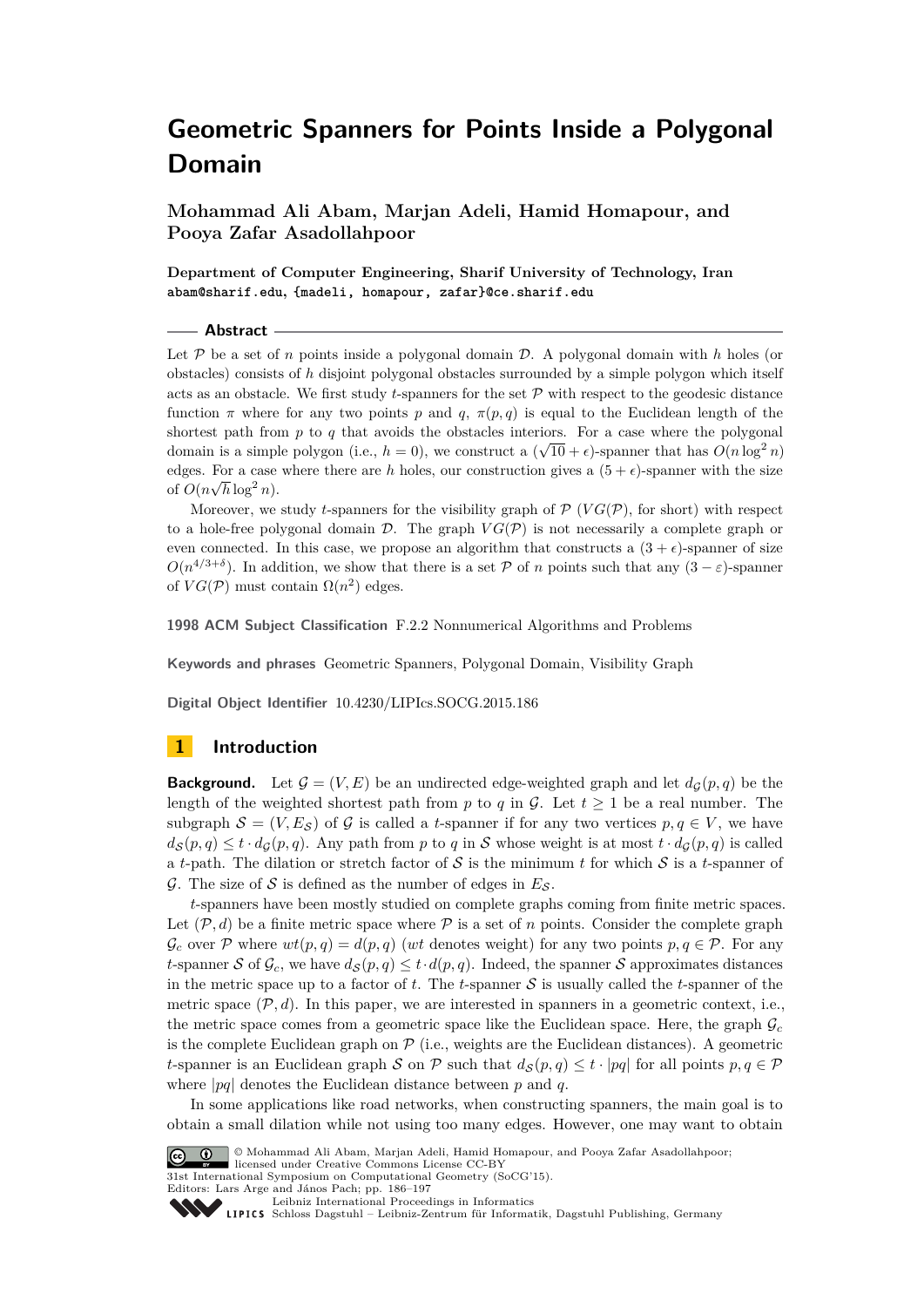spanners with a number of additional properties such as small weight – weight proportional to the weight of a Minimum Spanning Tree (MST) – and bounded degrees.

**Previous work.** Althöfer *et al.* [\[7\]](#page-11-1) were first to study sparse spanners on edge-weighted graphs that have the triangle-inequality property. They showed that for any integer number  $t > 0$ , there is a  $(2t + 1)$ -spanner with  $\mathcal{O}(n^{1+1/t})$  edges where *n* is the number of vertices. This can be applied to any metric space  $(\mathcal{P}, d)$  as the complete graph over  $\mathcal P$  in the metric space has the triangle-inequality property. Geometric spanners have been attracted a lot of attention over the past two decades. It has been shown that for any set of *n* points in  $\mathbb{R}^d$  and any  $\varepsilon > 0$ , there is a  $(1 + \varepsilon)$ -spanner with  $\mathcal{O}(n/\varepsilon^{d-1})$  edges – see the recent book by Narasimhan and Smid [\[13\]](#page-11-2) and references therein for this and many other results on geometric spanners. When the doubling dimension of a metric space is bounded, similar results to the Euclidean setting are possible [\[12,](#page-11-3) [14\]](#page-11-4).

Let the points of P be in a surface  $\mathcal{M} \in \mathbb{R}^3$  and let  $d_{\mathcal{M}}(p,q)$  be the weight of the shortest (i.e., the minimum weight) path from *p* to *q* on *M* for any two points  $p, q \in \mathcal{P}$ . Obviously,  $(\mathcal{P}, d_{\mathcal{M}})$  is a metric space and its doubling dimension is not necessarily bounded. Therefore, results to metric spaces with bounded doubling dimension cannot be applied to the metric space  $(\mathcal{P}, d_{\mathcal{M}})$  and now the main question is: is it possible to obtain a spanner with a constant stretch factor and a near-linear number of edges for the metric space  $(\mathcal{P}, d_{\mathcal{M}})$ ? Abam *et al.* [\[3\]](#page-11-5) considered a special case where the surface  $M$  is a plane containing several pillars with width and length of zero but with non-negative height. They assume the points of  $\mathcal P$  lie at the top of the pillars. This variant can be seen as a set of *n* weighted points in a plane in which for any two points p and q, their distance is defined to be  $wt(p) + |pq| + wt(q)$  where  $wt(x)$  is the weight of point *x* and |*pq*| is the Euclidean distance of *p* and *q*. They presented a  $(5 + \varepsilon)$ -spanner with a linear number of edges for any given  $\varepsilon > 0$ . They also showed that when M is the boundary of a convex object, it is possible to obtain  $(1 + \varepsilon)$ -spanner with a linear number of edges.

**Problem statement.** Suppose a set  $P$  of  $n$  points are given inside a polygonal domain  $D$ which consists of a simple polygon containing *h* disjoint polygonal holes. The holes and the simple-polygon boundary can be seen as obstacles. Consider the metric space  $(\mathcal{P}, \pi)$  where  $\pi(p,q)$  for any points  $p,q \in \mathcal{P}$  is equal to the Euclidean length of the shortest path from *p* to *q* that avoids the obstacles interiors; the so-called the geodesic distance of *p* and *q*. Moreover, let  $VG(\mathcal{P})$  be the visibility graph of  $\mathcal P$  with respect to the polygonal domain  $\mathcal D$ , i.e.,  $p, q \in \mathcal P$ are connected in  $VG(\mathcal{P})$  iff the segment pq avoids the obstacles interiors. Note that  $VG(\mathcal{P})$ is not necessarily a complete graph or even a connected graph. In this paper, we investigate the existence of *t*-spanners with few edges for both the metric space  $(\mathcal{P}, \pi)$  and  $VG(\mathcal{P})$ . Note that the polygonal domain  $\mathcal D$  can be seen as a surface. Indeed, obstacles can be seen as walls, tall enough such that any shortest path between two points *p* and *q* avoids the walls. Therefore, the metric space  $(\mathcal{P}, \pi)$  is a special case of the metric space  $(\mathcal{P}, d_{\mathcal{M}})$  where M is a surface in  $\mathbb{R}^3$ .

**Our results.** The first part of our work as explained in Section 2 is devoted to the metric space  $(\mathcal{P}, \pi)$ . For a case where the polygonal domain  $\mathcal D$  is a simple polygon (i.e.,  $h = 0$ ), we space  $(\ell, \pi)$ . For a case where the polygonal domain  $\nu$  is a simple polygon (i.e.,  $n = 0$ ), we construct a  $(\sqrt{10} + \epsilon)$ -spanner that has  $O(n \log^2 n)$  edges. We extend this result to the case where there are *h* holes. We show that our construction gives a  $(5 + \epsilon)$ -spanner with the size of  $O(n\sqrt{h}\log^2 n)$  for any given  $\varepsilon > 0$ . The diameter of both spanners is 2. As the second part of our work, in Section 3 we study *t*-spanners for  $VG(\mathcal{P})$ . We first show how to obtain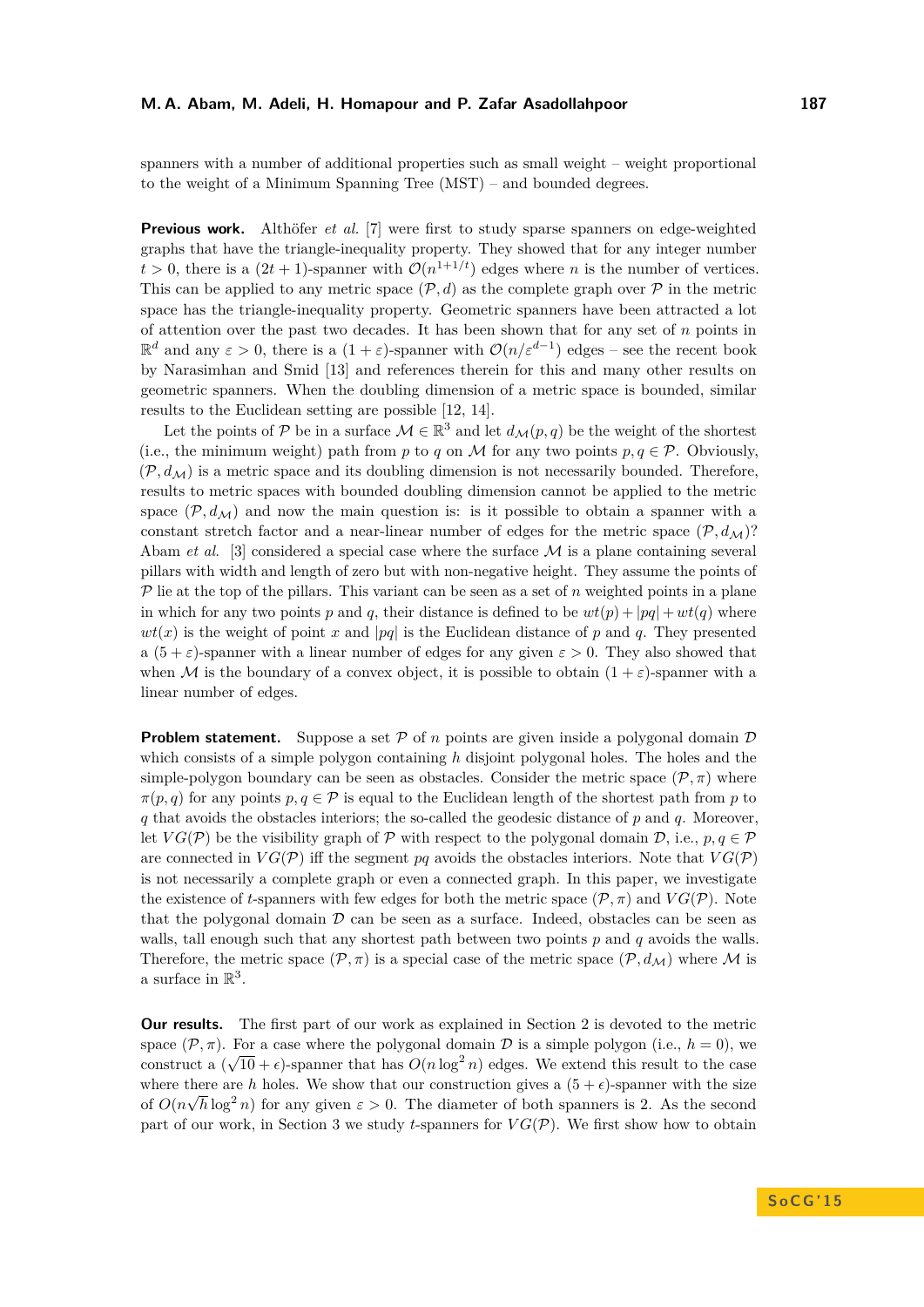#### **188 Geometric Spanners for Points Inside a Polygonal Domain**

a  $(3 + \epsilon)$ -spanner for any given  $\varepsilon > 0$  of size  $O(n^{4/3+\delta})$  for some  $\delta > 0$  and then we show that there is a set P of *n* points such that any  $(3 - \varepsilon)$ -spanner of P must have  $\Omega(n^2)$  edges.

# **2 Spanners for the metric space**  $(\mathcal{P}, \pi)$

Let  $P$  be a set of *n* points inside a polygonal domain  $D$  which is a simple polygon containing *h* polygonal disjoint obstacles. Let  $\pi(p,q)$  for any two points  $p,q \in \mathcal{P}$  be the geodesic distance of p and q with respect to D. We first present our spanner construction when  $h = 0$  in Section [2.1](#page-2-0) and then give our general spanner construction in Section [2.2.](#page-5-0)

#### <span id="page-2-0"></span>**2.1 Spanners for points inside a simple polygon**

Our spanner construction is based on the SSPD [\[2,](#page-10-0) [4\]](#page-11-6) as defined next. For a set *Q* of *n* points in R *d* (i.e., the *d*-dimensional Euclidean space), a pair decomposition of *Q* is a set of pairs of subsets of  $Q$ , such that for every pair of points of  $p, q \in Q$  there exists a pair  $(A, B)$  in the decomposition such that  $p \in A$  and  $q \in B$  or vice versa. For a point set A, let radius(*A*) be the radius of the minimum enclosing disc of *A*. An *s*-Semi-Separated Pair Decomposition (*s*-SSPD) of *Q* is a pair decomposition of *Q* such that for every pair (*A, B*), the distance between *A* and *B* (i.e. the distance of their minimum enclosing discs) is larger than *s* times the minimum of the radius(*A*) and radius(*B*). For a point set *Q* and a constant  $s > 0$ , we know there exists an *s*-SSPD whose weight,  $\sum |A| + |B|$  over all pairs, is  $O(n \log n)$ . The SSPD was introduced to overcome the obesity problem of the Well-Separated Pair Decomposition (WSPD) [\[9,](#page-11-7) [15\]](#page-11-8): there is a set of *n* points, such that for any WSPD of it,  $\sum |A| + |B|$  over all pairs in the WSPD is  $\Omega(n^2)$ .

**Spanner construction.** For the given  $\varepsilon > 0$ , we first explain our spanner construction and **Explainer construction.** For the given  $\varepsilon > 0$ , we first explain our spanner construction and then prove that the resulting spanner S is a  $(\sqrt{10} + \varepsilon)$ -spanner. Our construction is as follows. We partition the simple polygon  $\mathcal D$  into two simple sub-polygons using a vertical segment  $\ell$  (called the splitting segment) in such a way that each sub-polygon contains at most two-thirds of the points of  $P$  – see [\[8\]](#page-11-9) for details. For each point  $p \in \mathcal{P}$ , we compute the point  $p_\ell \in \ell$  which has the minimum geodesic distance to *p* among all points on  $\ell$ . We call  $p_\ell$  the projection of p into  $\ell$  and for a subset A of P, we define  $C_{\ell}(A)$  to be a point of *A* whose geodesic distance to  $\ell$  is the smallest. We then compute an *s*-SSPD for projected points  $p_\ell$  where  $s = 4/\varepsilon$ . Note that some points may have the same projection on  $\ell$ . In this case we treat them as different points while constructing the SSPD. For each pair  $(A, B)$ in the SSPD where  $\text{radius}(A) \leq \text{radius}(B)$ , we add edge  $(p, C_{\ell}(\mathcal{P}(A)))$  to the spanner S for all points *p* whose  $p_\ell \in A \cup B$  where  $\mathcal{P}(A) = \{p \in \mathcal{P} | p_\ell \in A\}$  – recall that an edge  $(p, q)$ corresponds to the shortest geodesic path between *p* and *q*. We recursively process both simple sub-polygons.

**Spanner size.** Let  $T(n)$  be the size of the resulting spanner S. Clearly,  $T(n) = \sum (|A| +$  $|B|$  +  $T(n_1)$  +  $T(n_2)$  where  $n_1 + n_2 = n$  and  $n_1, n_2 \ge n/3$ . Since  $\sum(|A| + |B|) = O(n \log n)$ by the SSPD property, we can simply conclude that the spanner size is  $\mathcal{O}(n \log^2 n)$ .

It remains to show that the resulting spanner S is a  $(\sqrt{10} + \varepsilon)$ -spanner. We first state To remains to show that the resulting spanner  $S$  is a ( $\sqrt{10} + \epsilon$ )-spanner. We first state<br>the following lemma which plays a key role in our proof showing S is a ( $\sqrt{10} + \epsilon$ )-spanner.

<span id="page-2-1"></span>I **Lemma 1.** *Suppose ABC is a right triangle with* ∠*CAB* = 90*. Let H be a y-monotone path between B and D such that the region bounded by AB, AD, and H is convex where D is some point on edge AC*. We have  $3|H| + |DC| \leq \sqrt{10}|BC|$  where || *denotes the Euclidean length.*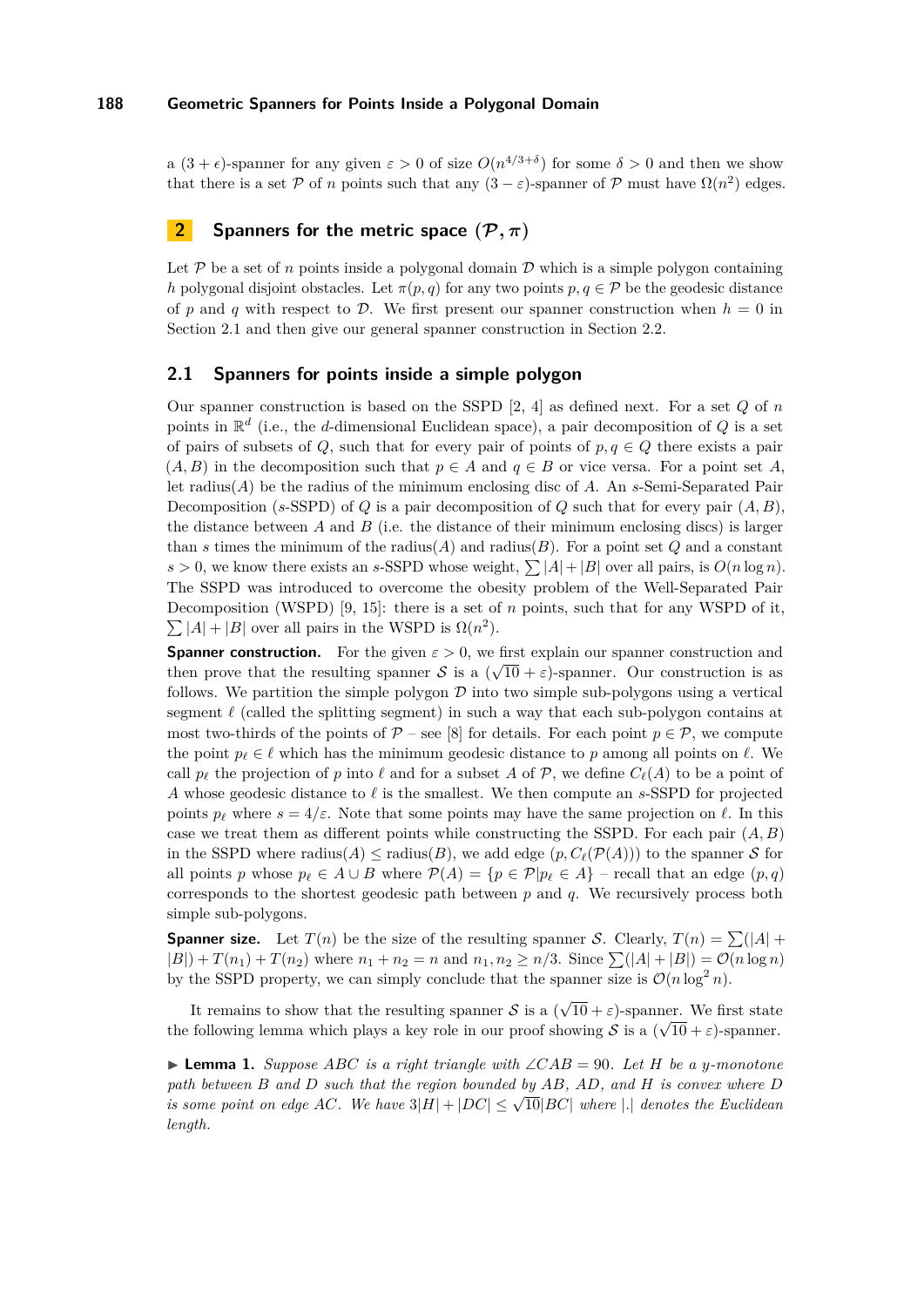

**Figure 1** A right triangle and a *y*-monotone convex chain inside it.

**Proof.** We claim  $|H|^2 + |DC|^2 \leq |BC|^2$  and will prove it later. For any two real numbers x and *y*, we know  $(x^2 + y^2)(3^2 + 1^2) \ge (3x + y)^2$ . By setting  $x = |H|$  and  $y = |DC|$ , we get and y, we know  $(x + y)(3 + 1)$ <br> $3|H| + |DC| \leq \sqrt{10}|BC|$  as desired.

To prove  $|H|^2 + |DC|^2 \leq |BC|^2$ , let *D'* be the point on *BC* with the same *y*-coordinate with *D*. Since *H* is a convex chain inside triangle  $DD'B$  with endpoints *D* and *B*, we know

$$
|H| \le |BD'| + |D'D|.
$$

Using the above well-known geometric inequality, we have

$$
|H|^2 + |DC|^2 \le (|BD'| + |D'D|)^2 + |DC|^2
$$
  
=  $|BD'|^2 + 2|BD'|.|D'D| + |D'D|^2 + |DC|^2$   
=  $|BD'|^2 + 2|BD'|.|D'D| + |D'C|^2$   
 $\le |BD'|^2 + 2|BD'|.|D'C| + |D'C|^2$   
=  $(|BD'| + |D'C|)^2 = |BC|^2$ 

| ×. |         |  |
|----|---------|--|
|    | w<br>M. |  |

Now, we are ready to prove the main result of this section.

**Lemma 2.** *The resulting spanner* S of the above construction is a  $(\sqrt{\sqrt{2}})$  $(10 + \varepsilon)$ -spanner with *diameter 2.*

**Proof.** Any two points  $p, q \in S$  lie at different sides of the splitting segment  $\ell$  at one step of the recursive construction. At this step, there is a semi-separated pair  $(A, B)$  that  $p_{\ell} \in A$  and  $q_{\ell} \in B$  or vise versa. WLOG assume  $p_{\ell} \in A$  and  $q_{\ell} \in B$  and moreover assume radius(*A*)  $\leq$  radius(*B*). Let  $c = C_{\ell}(\mathcal{P}(A))$  which of course is a point of  $\mathcal{P}$  – see Fig. [2.](#page-4-0) We recall that among all points whose projections are in *A*, point *c* has the minimum geodesic distance to  $\ell$ .

According to our construction at this step of the recursion, edges (*p, c*) and (*q, c*) are added to S. Thus, the length of the shortest path between *p* and *q* in S is at most  $\pi(p, c) + \pi(c, q)$ . We next show that  $\pi(p, c) + \pi(c, q) \le (\sqrt{10} + \varepsilon)\pi(p, q)$ . This implicitly shows the diameter of  $S$  is 2.

Let  $\text{SP}(x, y)$  be the shortest path from point *x* to *y* with respect to D for any two points *x* and *y*. By the definition of  $\pi$ , the Euclidean length of  $SP(x, y)$  is  $\pi(x, y)$ .  $SP(p, q)$  definitely intersects  $\ell$  at some point, say *r*. Let  $p'$  (*q*<sup>'</sup>) be the point at which  $SP(p, q)$  and  $SP(p, p_{\ell})$  $(SP(q, q_\ell))$  get separated – see Fig. [2](#page-4-0) to get insight to our notations. It is clear both  $SP(p', p_\ell)$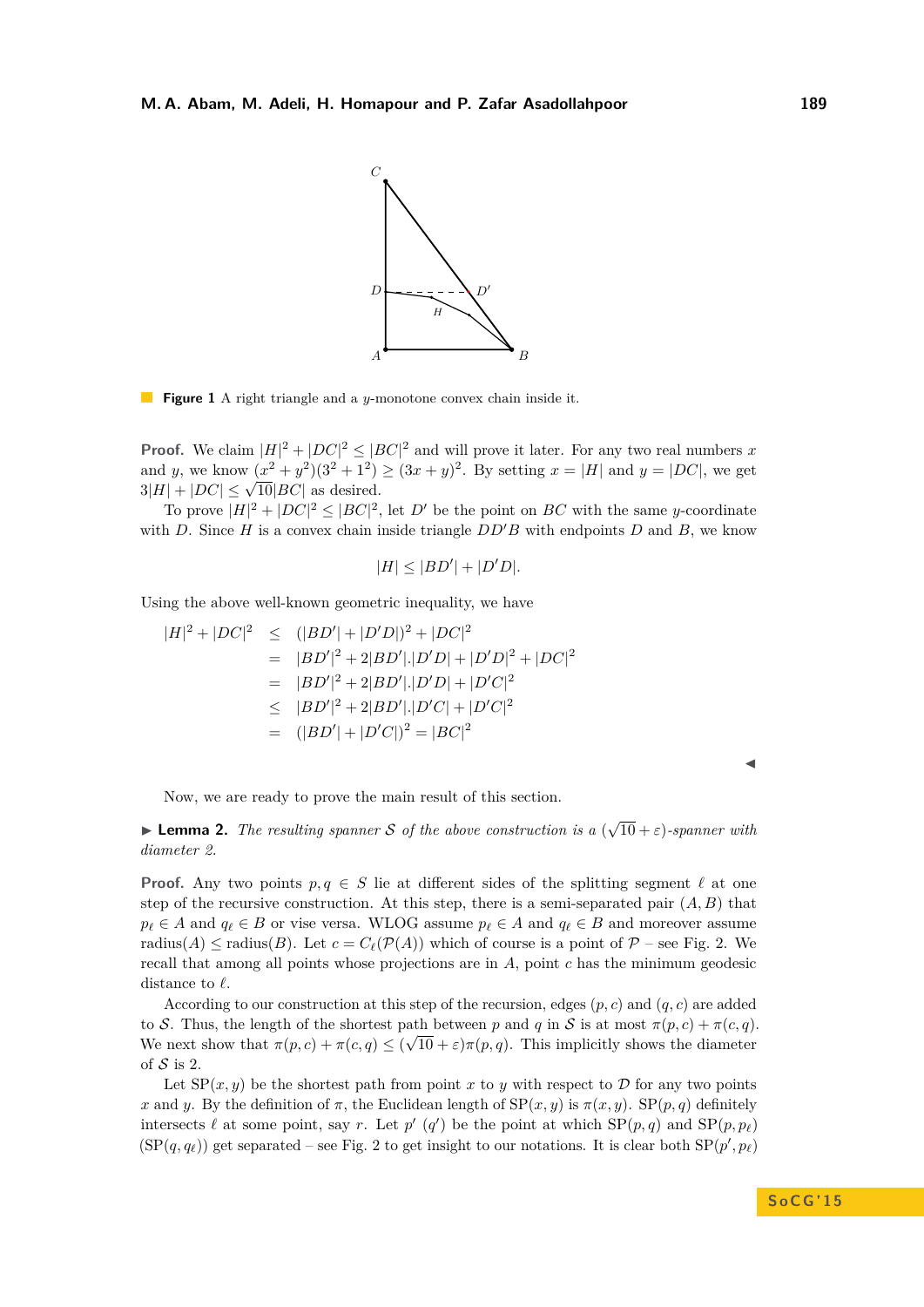<span id="page-4-0"></span>

**Figure 2** The splitting segment  $\ell$  partitions the simple polygon into two simple sub-polygons such that each part has at most two-thirds of the points. The projections of points into  $\ell$  are depicted with subscript  $\ell.$ 

 $SP(q', q_\ell)$  are *y*-monotone convex chains.  $SP(p, q)$  consists of  $SP(p, p'), SP(p', r), SP(r, q')$ and  $SP(q', q)$ . We know  $\pi(p', r) \geq |p'r|$  and  $\pi(q', r) \geq |q'r|$ . If we let  $h_{p'}$  and  $h_{q'}$  be the perpendicular projections of  $p'$  and  $q'$  on  $\ell$ , in both triangles  $q'h_{q'}r$  and  $p'h_{p'}r$ , the conditions of Lemma [1](#page-2-1) hold. All these observations help us to prove the lemma as follows.

Since the distance function  $\pi$  has the triangle-inequality property, we have:

$$
\pi(p,c) \leq \pi(p,p_{\ell}) + |p_{\ell}c_{\ell}| + \pi(c_{\ell},c)
$$
  

$$
\pi(c,q) \leq \pi(c,c_{\ell}) + |c_{\ell}q_{\ell}| + \pi(q_{\ell},q).
$$

Considering  $|c_{\ell}q_{\ell}| \leq |c_{\ell}p_{\ell}| + |p_{\ell}r| + |rq_{\ell}|$  and  $\pi(c, c_{\ell}) \leq \pi(p, p_{\ell})$ , therefore:

$$
\pi(p,c) + \pi(c,q) \leq 3\pi(p,p_{\ell}) + 2|p_{\ell}c_{\ell}| + |p_{\ell}r| + |rq_{\ell}| + \pi(q_{\ell},q)
$$
  
= 
$$
3\pi(p,p') + 3\pi(p',p_{\ell}) + 2|p_{\ell}c_{\ell}| + |p_{\ell}r| + |rq_{\ell}| + \pi(q_{\ell},q') + \pi(q',q).
$$

We can apply Lemma [1](#page-2-1) to both triangles  $q'h_{q'}r$  and  $p'h_{p'}r$  and get the following inequalities

$$
3\pi(p',p_{\ell}) + |p_{\ell}r| \leq \sqrt{10}\pi(p',r)
$$
  
\n
$$
|rq_{\ell}| + \pi(q_{\ell},q') \leq \sqrt{10}\pi(r,q').
$$

These together yield:

$$
3\pi(p', p_{\ell}) + |p_{\ell}r| + |rq_{\ell}| + \pi(q_{\ell}, q') \leq \sqrt{10}\pi(p', q').
$$

Finally, since in the semi-separated pair (*A, B*) the distance between each two points in *A* is at most  $\frac{2}{s}$  times of the distance between each two points of *A* and *B*, we can get:

$$
|p_{\ell}c_{\ell}|\leq \frac{2}{s}|p_{\ell}q_{\ell}|\leq \frac{2}{s}\pi(p,q).
$$

If we set  $s = \frac{4}{\varepsilon}$ , the following inequality holds: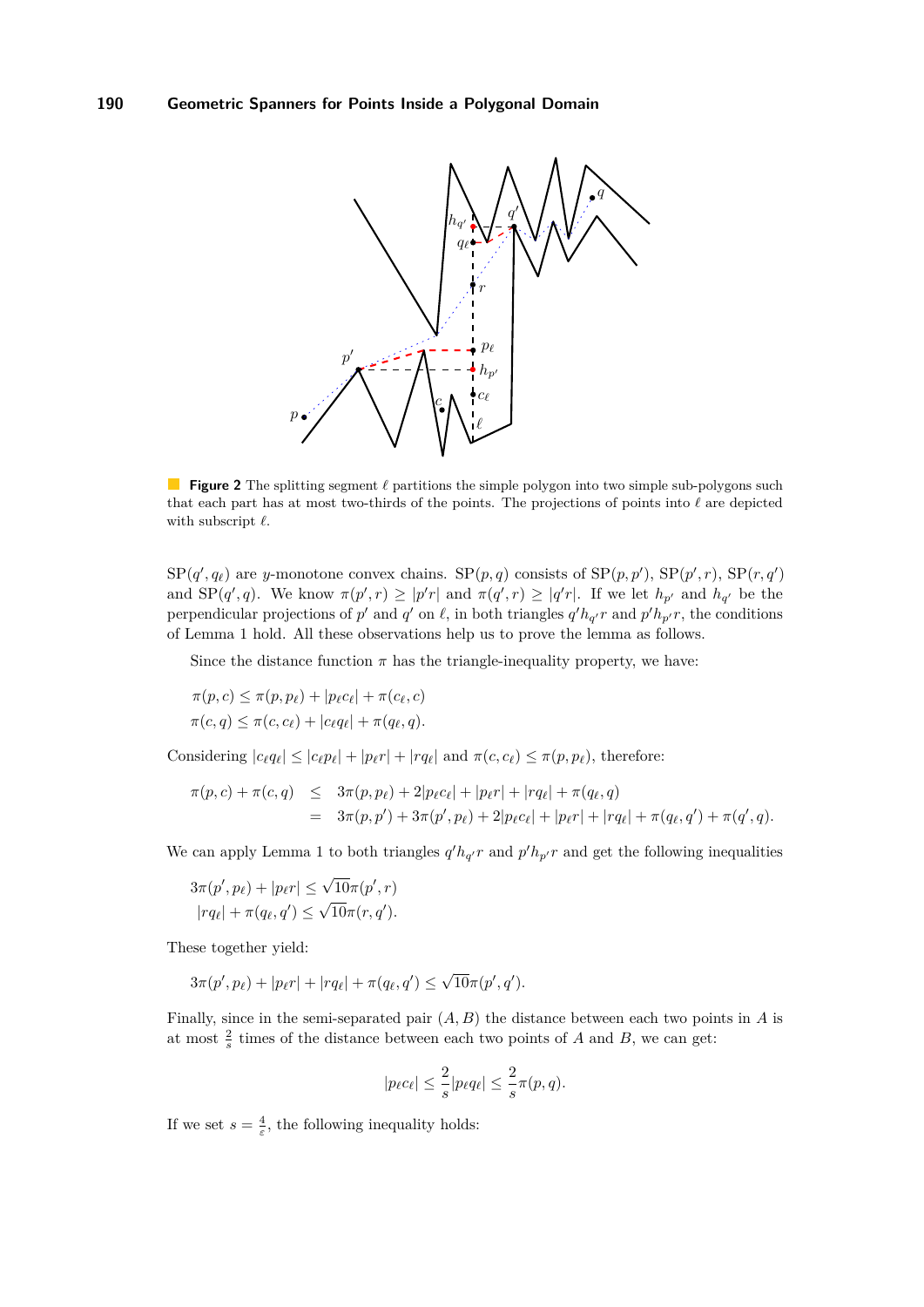<span id="page-5-1"></span>

**Figure 3** (a) Tight example for the given algorithm in Section [2.1,](#page-2-0) (b) Any  $(2 - \varepsilon)$ -spanner in a simple polygonal domain must contain  $\Omega(n^2)$  edges, (c) The key property in Lemma [1](#page-2-1) does not hold anymore for a polygonal domain with holes.

$$
\pi(p,c) + \pi(c,q) \leq 3\pi(p,p') + \sqrt{10}\pi(p',q') + 2|p_{\ell}c_{\ell}| + \pi(q',q)
$$
  

$$
\leq (\sqrt{10} + \frac{4}{s})\pi(p,q).
$$

 $\blacktriangleleft$ 

**Tight example.** As a tight example for our construction, consider the simple polygon in **Fig.** [3\(](#page-5-1)a) in which  $\pi(p, q)$  equals  $\sqrt{10}y$  while the shortest path in S is 10*y*.

**Lower bound.** Consider the simple polygon in Fig. [3\(](#page-5-1)b). When *d* gets close to 0,  $\pi(p,q)$ gets close to 2*l* for any two points  $p$  and  $q$ . If there is no edge between  $p$  and  $q$ , the shortest path in S must go through at least one intermediate vertex, say *t*. Therefore, the length of the shortest path from *p* to *q*, which is at least  $\pi(p,t) + \pi(t,q)$ , becomes greater than  $(2 - \varepsilon)\pi(p,q)$  if *d* is chosen small enough. This implies that to get a  $(2 - \varepsilon)$ -spanner, we need all edges.

Putting all this together, we get the following theorem.

**Theorem 3.** Let  $\varepsilon > 0$  be a given real number. Suppose a set  $P$  of *n* points is given inside *a* simple polygon D. There is a  $(\sqrt{10} + \varepsilon)$ -spanner with diameter 2 of size  $\mathcal{O}(n \log^2 n)$  for *the metric space*  $(\mathcal{P}, \pi)$ *. Moreover, there is a set*  $\mathcal{P}$  *of n points such that any*  $(2 - \varepsilon)$ *-spanner of the metric space*  $(\mathcal{P}, \pi)$  *must contain*  $\Omega(n^2)$  *edges.* 

#### <span id="page-5-0"></span>**2.2 Spanners for points inside a polygonal domain with** *h* **holes**

Suppose the polygonal domain  $\mathcal D$  contains  $h$  disjoint polygonal holes. Our spanner construction is based on the following decomposition.

<span id="page-5-2"></span> $\triangleright$  **Lemma 4.** *The polygonal domain*  $\mathcal D$  *with h holes can be decomposed into*  $\mathcal O(h)$  *simple polygons using* O(*h*) *vertical segments (called splitting segments) avoiding the holes interiors such that each simple polygon has at most 3 splitting segments on its boundary.*

**Proof.** As the first step, from the leftmost and rightmost points of each obstacle, we draw two vertical extensions; one going downward until an obstacle is hit and one going upward until an obstacle is hit – see Fig.  $4(a)$ . This clearly decomposes the polygonal domain into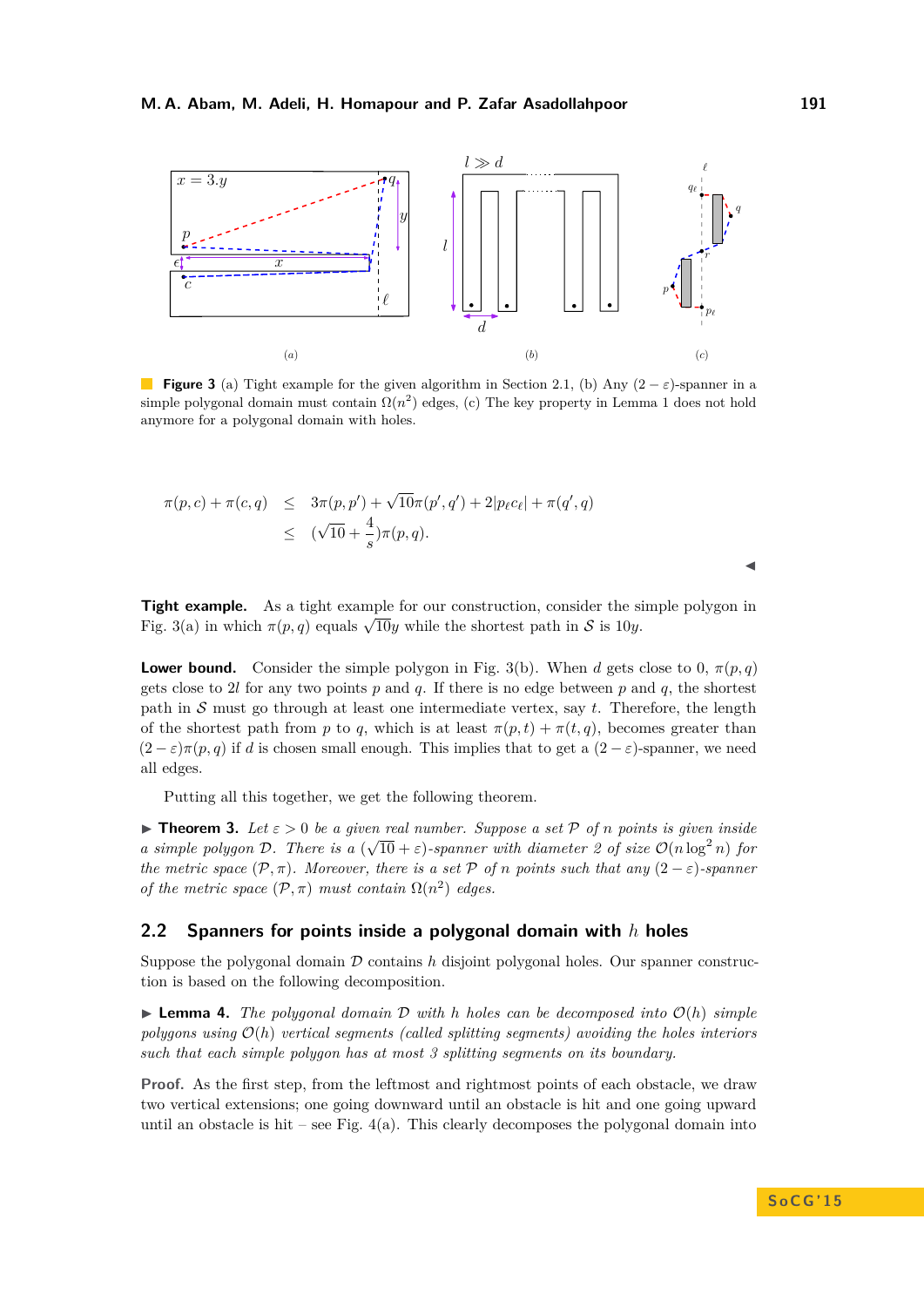<span id="page-6-0"></span>

**Figure 4** (a) Planar decomposition of the polygonal domain D (first step), (b) Decomposing regions with more than three vertical extensions (second step).

 $\mathcal{O}(h)$  simple polygons. But one simple polygon may have  $m > 3$  vertical extensions on its boundary. In this case, as the second step, we draw  $\mathcal{O}(m)$  vertical extensions inside the simple polygon and decompose it into  $\mathcal{O}(m)$  simple polygons such that each new simple polygon has at most three vertical extensions on its boundary. To do that, we first draw a vertical extension such that on each of its side there are roughly half of the vertical extensions. We continue recursively on both sides – see Fig.  $4(b)$ . The number of the extra vertical extensions satisfies this recursion:  $T(m) = 2T(m/2) + 1$ ,  $T(3) = 0$ . Therefore,  $T(m) = \mathcal{O}(m)$ . As each vertical extension of the first step of the construction is adjacent to at most two simple polygons, the total number of the extra extensions is  $\mathcal{O}(h)$ .

Suppose the decomposition described in Lemma [4](#page-5-2) is available to us. We construct a vertex-weighted graph  $\mathcal{G}_D$  as follows. We assign a vertex to each simple polygon and associate it with the number of points in  $\mathcal P$  that are contained in that simple polygon as its weight. We connect two vertices if their corresponding simple polygons are adjacent. Obviously,  $\mathcal{G}_D$ is a planar graph with  $\mathcal{O}(h)$  vertices. Our divide-and-conquer construction algorithm uses the following well-known theorem for planar graphs.

<span id="page-6-1"></span>▶ **Theorem 5** ([\[6\]](#page-11-10)). *Suppose*  $\mathcal{G} = (V, E)$  *is a planar vertex-weighted graph with*  $|V| = m$ *. Then, there is a*  $(\sqrt{m})$ -separator for G, i.e., *V* can be partitioned into three sets A, B and C such that (i)  $|C| = \mathcal{O}(\sqrt{m})$ , (ii) there is no edge between *A* and *B* and (iii)  $wt(A), wt(B) \leq 2/3wt(V)$ , *where*  $wt(X)$  *is the weight summation over all vertices in*  $X$ *.* 

Theorem [5](#page-6-1) can be applied to the graph  $\mathcal{G}_{\mathcal{D}}$  as it is a planar graph. In the following, we explain in details how to construct a spanner S for the metric space  $(\mathcal{P}, \pi)$ .

- **1.** We first construct  $\mathcal{G}_{\mathcal{D}}$  and compute its  $\mathcal{O}(\mathcal{A})$ √ *h*)-separator. Let *A*, *B* and *C* be the three sets defined in Theorem [5.](#page-6-1)
- 2. We collect  $\mathcal{O}(\sqrt{h})$  splitting segments into a set *H*. More precisely, for each vertex of *C* (we know  $|C| = \mathcal{O}(\sqrt{h})$ ), we add at most the three splitting segments that appear on the boundary of the simple polygon corresponding to the vertex.
- **3.** For each splitting segment  $\ell$  in  $H$ , we apply one recursive step of the given algorithm in Section [2.1.](#page-2-0)
- **4.** We recursively process the induced subgraphs on *A* and *B* until one vertex is left. Each vertex at the last level of the recursion corresponds to a simple polygon in the decomposition of Lemma [4.](#page-5-2) For each such simple polygon, we apply the whole algorithm given in Section [2.1.](#page-2-0)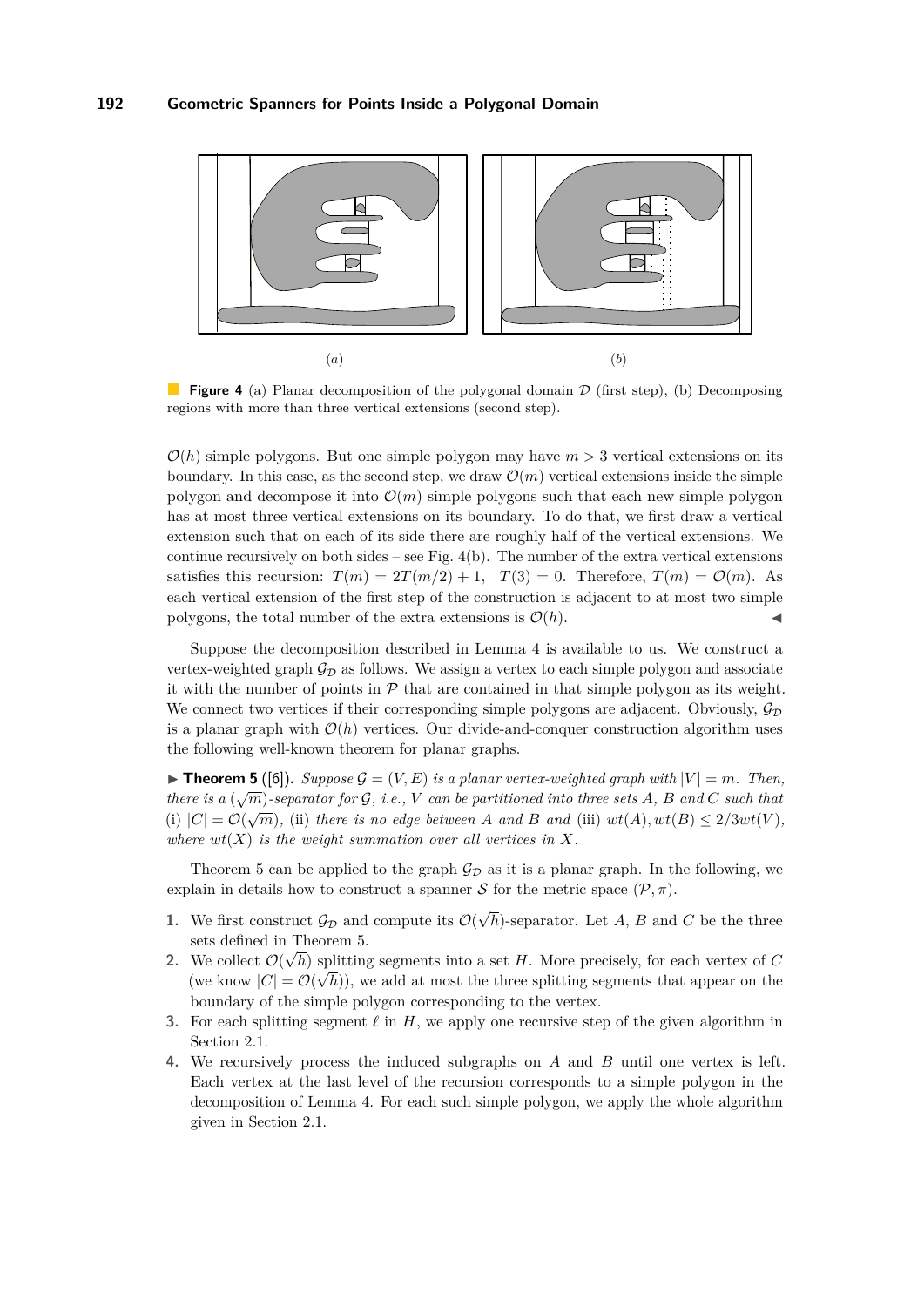**Spanner size.** Like the argument given in Section [2.1,](#page-2-0) at each step of the recursion, for each splitting segment, we add  $\mathcal{O}(n \log n)$  edges, and in total for  $\mathcal{O}(\sqrt{n})$  splitting segments we add  $\mathcal{O}(\sqrt{hn} \log n)$  edges. The whole recursive algorithm except at the leaves of the recursion tree, adds  $\mathcal{O}(\sqrt{h}n \log^2 n)$  edges. At the leaf v, we add  $\mathcal{O}(n_v \log^2 n_v)$  edges where  $n_v$  is the number of points inside the corresponding simple polygon. We know  $\sum n_v = n$  and therefore, the total added edges at the leaves is  $\mathcal{O}(n \log^2 n)$ . All this together state that the spanner size is  $\mathcal{O}(\sqrt{h}n\log^2 n)$ .

**Stretch factor.** It is tempting to believe that using the argument of Section [2.1,](#page-2-0) we can show that the spanner S is a  $(\sqrt{10} + \varepsilon)$ -spanner. But unfortunately, a key property that Lemma [1](#page-2-1) relies on, does not hold anymore for a polygon domain with holes. This key property is:  $SP(p, r)$  (i.e., the shortest path from *p* to *r*) and  $SP(p, p_\ell)$  topologically are the same. When there are holes, this may not happen as depicted in Fig.  $3(c)$ . In the figure,  $SP(p, r)$  goes above the specified hole and  $SP(p, p_\ell)$  goes below that hole. Fortunately, we still can show that the spanner  $S$  has a constant stretch factor.

**I Lemma 6.** The resulting spanner S of the above construction is a  $(5 + \varepsilon)$ -spanner of the *metric space*  $(\mathcal{P}, \pi)$ .

**Proof.** Consider the top level of our recursive construction. The polygonal domain  $D$  is partitioned into three components, one of which is the separator – see Fig.  $5$ . For any two points *p* and *q* which are (*i*) not in the same component or (*ii*) in the same separator component but in different simple polygons, the shortest paths from *p* to *q* intersects at √ least one of  $O(\sqrt{h})$  splitting segments collected from the separator. Let  $\ell$  be such a splitting segment. Consider the step of the algorithm working on  $\ell$ . There is a semi-separated pair  $(A, B)$  such that  $p_\ell \in A$  and  $q_\ell \in B$  or vice versa. WLOG assume  $p_\ell \in A$  and  $q_\ell \in B$  and assume radius(*A*)  $\leq$  radius(*B*). If we let  $c = C_{\ell}(\mathcal{P}(A))$ , we know edges  $(p, c)$  and  $(q, c)$  exist in spanner S. Hence, the shortest path between *p* and *q* in S is at most  $\pi(p, c) + \pi(c, q)$ . According to the triangle inequality of  $\pi$ , we have:

$$
\pi(p,c) \leq \pi(p,p_{\ell}) + |p_{\ell}c_{\ell}| + \pi(c_{\ell},c)
$$
  

$$
\pi(c,q) \leq \pi(c,c_{\ell}) + |c_{\ell}q_{\ell}| + \pi(q_{\ell},q).
$$

We know:

\n- \n
$$
\pi(c, c_{\ell})
$$
:\n  $\pi(c, c_{\ell}) \leq \pi(p, p_{\ell}) \leq \pi(p, q)$ \n
\n- \n $\pi(p, p_{\ell}) + \pi(q_{\ell}, q)$ :\n  $\pi(p, p_{\ell}) + \pi(q_{\ell}, q) \leq \pi(p, r) + \pi(r, q) = \pi(p, q)$ \n
\n- \n $|c_{\ell}q_{\ell}|$ :\n  $\text{since } |p_{\ell}| \leq \pi(p_{\ell}, p) + \pi(p, r)$  and  $\pi(p, p_{\ell}) \leq \pi(p, r)$  (the same holds for  $q$  and  $q_{\ell}$ ), then:\n  $|c_{\ell}q_{\ell}| \leq |c_{\ell}p_{\ell}| + |pq_{\ell}q_{\ell}|$ \n $\leq \frac{2}{s}\pi|p_{\ell}q_{\ell}| + |pq_{\ell}q_{\ell}|$ \n $\leq (\frac{2}{s} + 1)(|p_{\ell}r| + |rq_{\ell}|)$ \n $\leq (\frac{2}{s} + 1)(2\pi(p, q))$ \n
\n- \n $|p_{\ell}c_{\ell}|$ :\n  $\text{From } c_{\ell}, p_{\ell} \in A, q_{\ell} \in B \text{ and the SSD property, we have:\n  $|p_{\ell}c_{\ell}| \leq \frac{2}{s}|p_{\ell}q_{\ell}| \leq \frac{4}{s}\pi(p, q)$ \n$
\n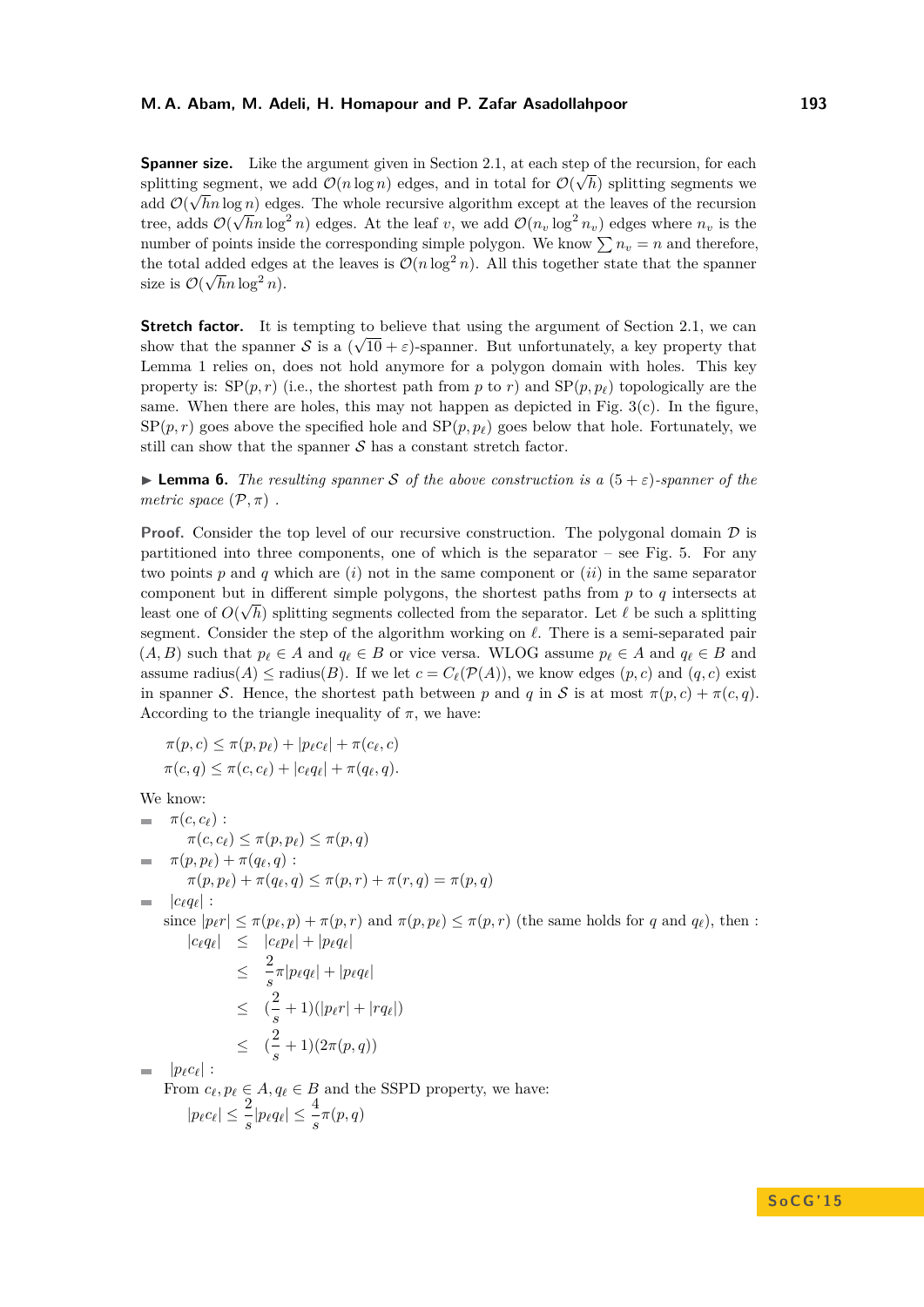#### **194 Geometric Spanners for Points Inside a Polygonal Domain**

<span id="page-8-0"></span>



All this together give us:

$$
\pi(p, q) \le \pi(p, c) + \pi(c, q) \le (5 + \frac{8}{s})\pi(p, q)
$$

We just need to set  $s = \frac{8}{\varepsilon}$ . Considering the top level of the recursive construction in the proof can be adjusted to the level at which properties (*i*) or (*ii*) are satisfied or both points *p* and *q* lie in a simple polygon and their shortest path does not intersect any splitting segments of the separators. In the latter, since we run the whole algorithm of Section [2.1,](#page-2-0) certainly there is a  $(\sqrt{10} + \varepsilon)$ -path between *p* and *q*.

To summarize, we get the following theorem.

**Find 7.** Let  $\varepsilon > 0$  be a given real number. Suppose a set P of *n* points is given inside *a simple polygon* D *containing h holes. There is a* (5 + *ε*)*-spanner with diameter 2 of size* √  $\mathcal{O}(n\sqrt{h}\log^2 n)$  for the metric space  $(\mathcal{P}, \pi)$ .

### **3 Spanners for the visibility graph**

Let  $P$  be a set of *n* points inside a simple polygon  $D$  (i.e., a polygonal domain without hole). Let  $VG(\mathcal{P})$  be the visibility graph of  $\mathcal{P}$ , which is not necessarily connected. Here, the goal is to find a *t*-spanner S with few edges of  $VG(\mathcal{P})$ , that is, for any two points  $p, q \in \mathcal{P}$ , their shortest distance in S is at most t times their shortest distance in  $VG(\mathcal{P})$ .

Since  $VG(\mathcal{P})$  is a special case of weighted graphs holding triangle-inequality property, by applying the algorithm given in [\[7\]](#page-11-1) we can get the following spanner.

**Figurer 8.** For any integer  $t > 0$ , there is a  $(2t + 1)$ -spanner S such that the number of *edges in* S *is*  $O(n^{1+1/t})$ *.* 

If we set  $t = 1$ , the above theorem gives us a 3-spanner of size  $O(n^2)$ . We next show that it is possible to get  $(3 + \varepsilon)$ -spanner of size  $O(n^{4/3+\delta})$  for any  $\varepsilon > 0$ .

**Spanner construction.** We first decompose  $\mathcal{D}$  using a splitting segment  $\ell$  into two simple polygons  $\mathcal{D}_L$  and  $\mathcal{D}_R$  each containing at most  $2/3n$  points of P. Let  $VG_{\ell}(\mathcal{P})$  be the subgraph of  $VG(\mathcal{P})$  containing every edge of  $VG(\mathcal{P})$  that intersects  $\ell$ . We next explain how to find a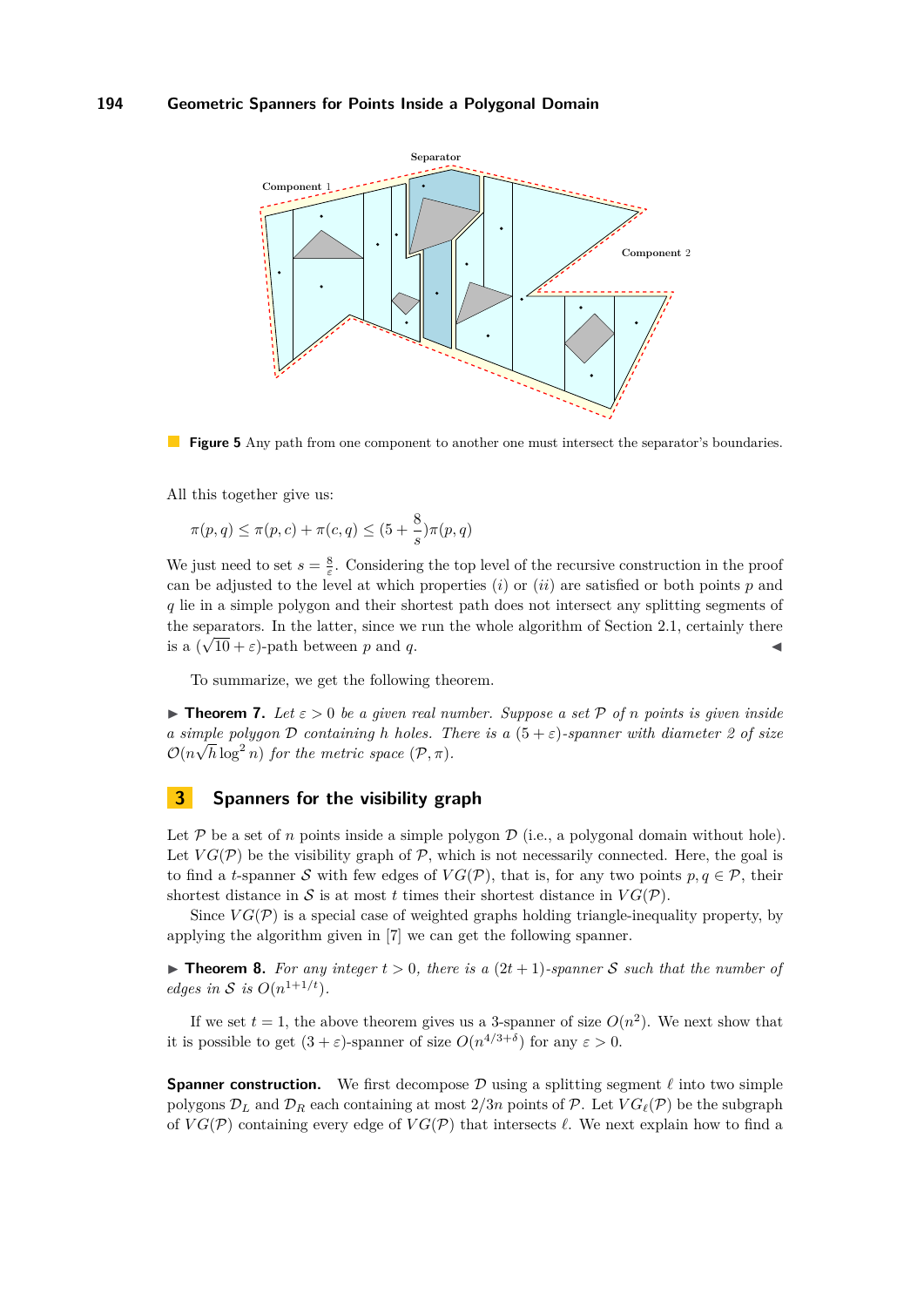<span id="page-9-0"></span>

**Figure 6** (a) The visibility cone of a point. (b) Any  $(3 - \varepsilon)$ -spanner of the visibility graph has size of  $\Omega(n^2)$ .

 $(3 + \varepsilon)$ -spanner of  $VG_{\ell}(P)$  with  $O(n^{4/3+\delta})$  edges. By recursing on  $\mathcal{D}_L$  and  $\mathcal{D}_R$ , we can get a  $(3 + \varepsilon)$ -spanner of  $VG(\mathcal{P})$  with  $O(n^{4/3+\delta})$  edges.

The main idea is to represent  $VG_{\ell}(P)$  which is a bipartite graph, as the union of some complete bipartite graphs and find a spanner for each complete bipartite graph. Let  $\sigma(p)$ be the visibility cone of p, that is, all half-lines originating from p and intersecting  $\ell$  – see Fig. [6\(](#page-9-0)a).  $(p,q)$  is an edge of  $VG_{\ell}(P)$  if and only if  $q \in \sigma(p)$  and  $p \in \sigma(q)$ . For ease of presentation, we call points in  $\mathcal{D}_L$  and  $\mathcal{D}_R$  red points and blue points, respectively. We map each  $\sigma(p)$  to a segment in the dual plane by the standard transformation [\[11\]](#page-11-11) where a point  $(a, b)$  is mapped to the line  $y = ax + b$  and vice versa. It is easy to see that  $(p, q)$  is an edge of  $VG_{\ell}(\mathcal{P})$  if and only if the segments corresponding to  $\sigma(p)$  and  $\sigma(q)$  intersect each other. Therefore, the edges in  $VG_{\ell}(P)$  correspond to the intersection of two segments sets and vice versa. Let us call them red segments (corresponding to the red points) and blue segments (corresponding to the blue points). We then construct a segment-intersection-searching data structure [\[5\]](#page-11-12) for the red segments, which is a multilevel partition tree, each of whose nodes is associated with a canonical subset of red segments. The total size of canonical subsets is  $O(n^{4/3+\delta})$ . For every blue segment, all red segments intersecting it can be reported as a union of  $O(n^{1/3+\delta})$  pairwise disjoint canonical subsets which is useful to construct a clique cover of  $VG_{\ell}$  without computing all intersections. Therefore, we can represent  $VG_{\ell}(P)$  as the union of some complete bipartite graphs with the total size  $O(n^{4/3+\delta})$ . We then compute a  $(3 + \varepsilon)$ -spanner of size  $O(m \log m)$  for each complete bipartite graph with *m* vertices as described in [\[1\]](#page-10-1).

**Lower bound.** Consider a set of  $n/2$  points on a segment whose endpoints are  $(0,0)$  and  $(0, \alpha)$  and a set of  $n/2$  points on a segment whose endpoints are  $(1, 0)$  and  $(1, \alpha)$ . We can put all  $n$  points in a simple polygon as depicted in Fig.  $6(b)$  such that every point on each segment can see any point on the other segment and any two points on a segment cannot see each other. Let  $p$  and  $q$  be two points on the different segments. For an spanner  $S$  of the visibility graph, if the edge  $(p, q)$  does not exist in the spanner, any path between  $p$ and  $q$  in  $S$  must have at least three edges and since the length of each edge is almost the length of  $(p, q)$  – we can choose  $\alpha$  small enough depending on  $\varepsilon$  – the spanner cannot be a  $(3 - \varepsilon)$ -spanner. Therefore, the spanner must have every edge of the visibility graph which implies the spanner size is  $\Omega(n^2)$ .

Putting all together, we get the following result.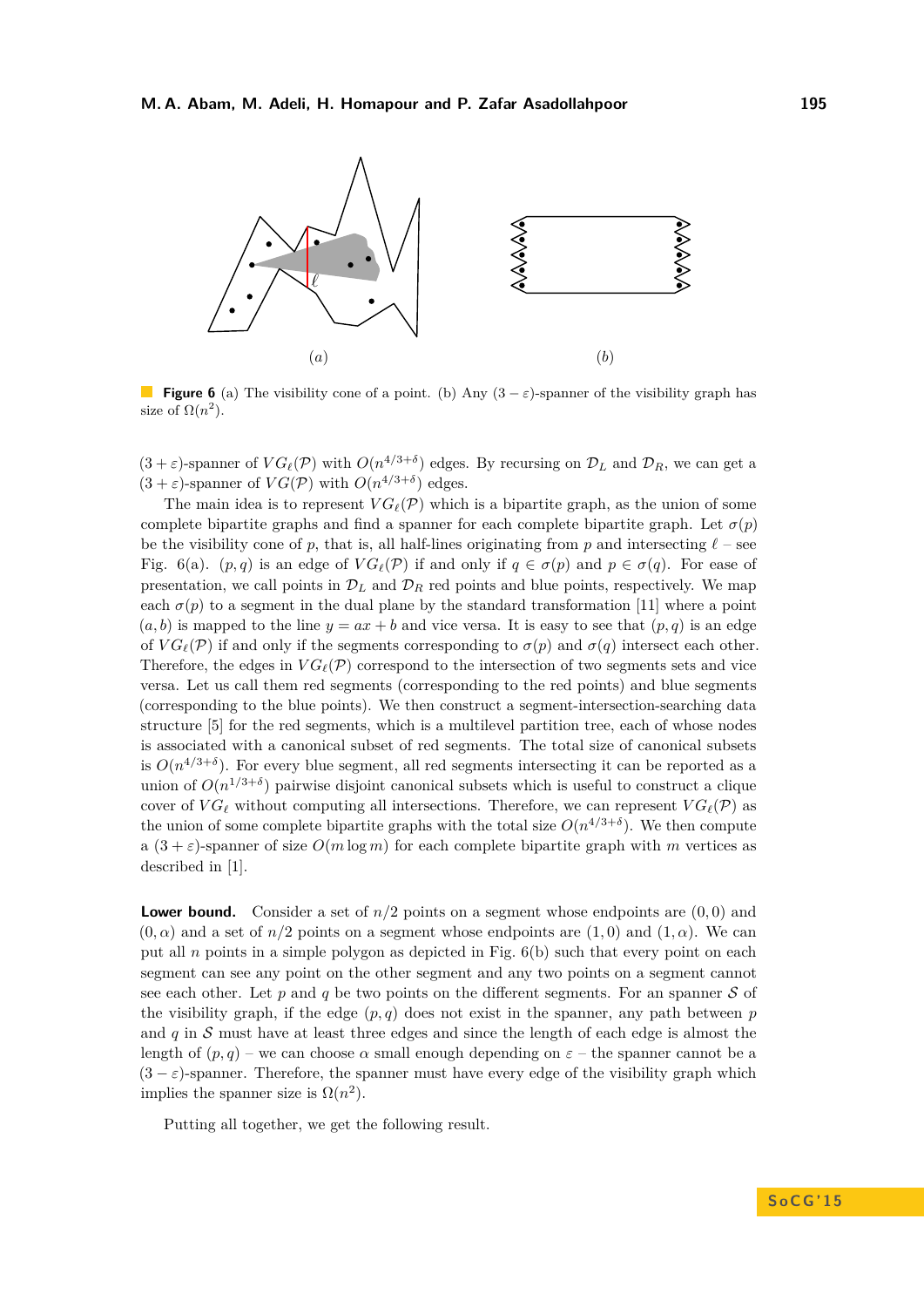<span id="page-10-2"></span>

**Figure 7** Lower bound construction.

**Theorem 9.** For any given  $\varepsilon > 0$ , there is a  $(3 + \varepsilon)$ -spanner of  $VG(\mathcal{P})$  that contains  $O(n^{4/3+\delta})$  *edges for some*  $\delta > 0$ *. Moreover, there is a set* P *such that any*  $(3 - \varepsilon)$ *-spanner of the visibility graph*  $VG(\mathcal{P})$  *has size of*  $\Omega(n^2)$ *.* 

**In Remark.** If the polygonal domain  $D$  has  $h$  holes, we can apply the technique of Section [2.2](#page-5-0) to get a  $(3 + \varepsilon)$ -spanner of size  $O($  $\sqrt{h}n^{4/3+\delta}$ . Moreover, it is possible to find a set P of *n* points such that any  $(5 - \varepsilon)$ -spanner must have  $\Omega(n^{4/3})$  edges. An instance of the line-point incidence problem [\[10\]](#page-11-13) with  $\Omega(n^{4/3})$  incidences can be used to construct the desired instance. To sketch the overall plan, we introduce two sets *A* (red points) and *B* (blue points) inside a polygon domain with holes such that (i) for any  $p, p' \in A$  and  $q, q' \in B$ , |*pq*| is almost  $|p'q'|$ and (ii) two points from  $A$  cannot see each other and the same holds for  $B$ , and (iii) there is no cycle of length 4 in the bipartite visibility graph and (iv) the number of edges in the visibility graph is  $\Omega(n^{\frac{4}{3}})$ . All this together mean the girth is at least 6 and all edges have almost the same weight. Therefore, any  $(5 - \varepsilon)$ -spanner must contain  $\Omega(n^{\frac{4}{3}})$  edges. To get the desired point set, consider a  $\sqrt{n} \times \sqrt{n}$  grid as depicted in Fig. [7.](#page-10-2) The number of grid the desired point set, consider a  $\sqrt{n} \times \sqrt{n}$  grid as depicted in Fig. 7. points  $(p, q)$  inside the black square where  $GCD(p, q) = 1$  is  $\Omega(n^{\frac{1}{3}})$ . Look at each of these points as a vector. For each vector, we draw a line parallel to the vector from each grid point. The number of different lines for each vector is  $O(n^{\frac{2}{3}})$  and the number of incidences is obviously *n*. In total we have  $O(n)$  lines and  $\Omega(n^{\frac{4}{3}})$  incidences. We can look at the lines as blue segments. We also put *n* red parallel segments in the grid points with the negative slope  $\alpha$  and very small length. Now, we dualize the segments to cones with the standard transformation. Let *A* and *B* be the dual of red and blue segments respectively – note that points in *A* and *B* are apexes of the cones. We can put some obstacles such that for every point in *A* or *B*, the dual of the visibility cone is exactly the corresponding segment in our incidence construction. It is easy to see that *A* and *B* satisfy the required properties by making  $\alpha$  and the scale of the grid smaller.

**Acknowledgements.** The first author would like to thank Pankaj Agarwal and Mark de Berg who initiated the problem and gave valuable suggestions. Moreover, we would like to thank the anonymous reviewers for their valuable comments.

#### **References**

<span id="page-10-1"></span>**<sup>1</sup>** Mohammad Ali Abam, Paz Carmi, Mohammad Farshi, and Michiel Smid. On the power of the semi-separated pair decomposition. *Computational Geometry*, 46(6):631–639, 2013.

<span id="page-10-0"></span>**<sup>2</sup>** Mohammad Ali Abam, Mark De Berg, Mohammad Farshi, and Joachim Gudmundsson. Region-fault tolerant geometric spanners. *Discrete* & *Computational Geometry*, 41(4):556– 582, 2009.